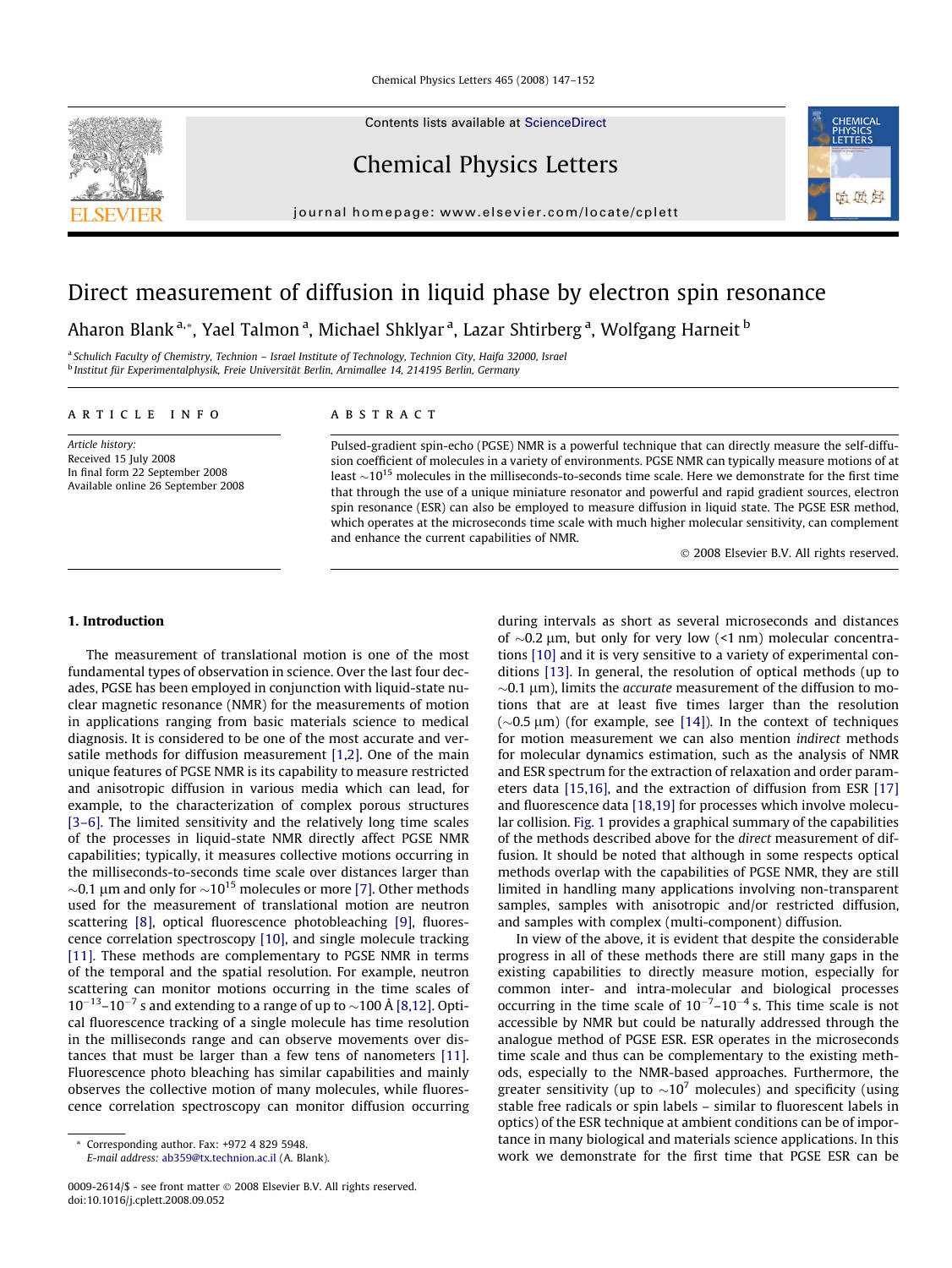<span id="page-1-0"></span>

Fig. 1. Graphical summary of the motion measurement capabilities for the various methods described in the text (rough outline). The horizontal axis represents the characteristic time in which the motion can be tracked while the vertical axis represents the length scale of the motion during that time. The black line represents the diffusion length  $(\sqrt{4Dt})$  for  $D = 1 \times 10^{-9}$  m<sup>2</sup>/s, which is characteristics to aqueous environment.

employed to measure translation motion in a liquid phase, and thus provide in principle 'PGSE NMR-type' information in time-distance scales that are beyond the reach of current methods.

ESR is a common and commercially available technique. Nevertheless, due to extreme technical challenges, PGSE has never been applied in conjunction with ESR to the measurement of motion in a liquid phase. The main difficulty lies in the requirement to apply very strong magnetic field gradients over very short periods of time. This requirement can be explained quantitatively by investigating the equation that describes the measured echo signal in a typical PGSE experiment [\[2\]:](#page-5-0)

$$
E_{(t=2\tau_2+\tau_1)} = A \exp(-2\tau_2/T_2 - \tau_1/T_1 - D\gamma^2 g^2 \delta^2 (\Delta - \delta/3))
$$
 (1)

where A describes the maximum amplitude of the echo,  $T_1$  and  $T_2$ are the spin–lattice and spin–spin relaxation times of the measured radical, respectively, D is the diffusion constant,  $\gamma$  is the electron gyromagnetic ratio and the pulse-related parameters  $\tau_1$ ,  $\tau_2$ ,  $\Delta$ ,  $\delta$ , g are defined in Fig. 2. In order to properly quantify the value of D, the attenuation of the echo signal due to the last term in the argument of the exponential must be dominant with respect to the first two terms. This condition is best met with species having relatively long relaxation times  $(T_1$  and  $T_2$ ). However, even if one considers unique soluble radicals with extremely long relaxation times, such as the perdeuterated trityl ( $T_1 \sim 17$  µs,  $T_2 \sim 11$  µs) [\[20\]](#page-5-0), to significantly affect the echo amplitude and enable the measurement of D in a liquid phase, with typical values of  $2\tau_2/T_2 = 0.5$  and  $\tau_1/T_1$  = 0.5, the required pulsed gradients must reach a level of  $\sim$ 50 T/m. Applying such high gradients over a short duration of several microseconds is highly challenging and for many years was well beyond the state-of-the-art. For example, in NMR, the most advanced pulse experiments were able to achieve gradients that are as high as 50 T/m, but over a much longer duration of  $\sim$ 1 ms [\[21\]](#page-5-0). Another difficulty lies in the need to produce the two gradient pulses (Fig. 2) with identical integrals up to a numerical factor that is the ratio between the smallest measured movement and the size of the sample. (For example, to monitor movements of  $0.1 \mu m$  with a typical ESR/NMR sample size of  $10000 \mu m$ , the two pulses must be matched up to  $0.1/10000 = 10$  ppm difference [\[1\]](#page-5-0).) These combined experiential difficulties prevented, up to now, the observation of the PGSE phenomenon in liquid-phase ESR.

Solid-phase ESR does offer several examples of the measurement of anisotropic motion with ESR, either by constant read gradient [\[22\]](#page-5-0) or by PGSE [\[23\]](#page-5-0). However, these measurements were carried out on the conduction electrons of a unique organic conductors, which are characterised by very long spin relaxation times and, most importantly, a diffusion constant that is more than three orders of magnitude larger ( $D \sim 10^{-6}$  m<sup>2</sup>/s) than that of common solutions. Another example of the direct measurement of diffusion using ESR, without PGSE, is based on introducing a concentration singularity in a liquid sample and monitoring the signal changes over time scales of several seconds [\[24\]](#page-5-0).

The experimental work described in this letter has overcome the challenges of producing strong and short gradients, while relaxing the requirement for identical gradient pulses somewhat by using relatively small samples. Here we present PGSE ESR measurements which for the first time directly measure the motion (diffusion coefficient) of molecules in a liquid solution. We obtained the diffusion coefficient of two different spin systems in various solvents (a total of three types of samples). The first two included a saturated solution of the  $N@C_{60}$  molecular electron spin system [\[25\]](#page-5-0) in 1-cholornaphtalene and  $CS<sub>2</sub>$ . The third sample was made of 1 mM deuterated trityl radical in water [\[20\]](#page-5-0). These spin systems were chosen for their long relaxation times and their potential use for many applications (see below). This new capability paves the way to monitoring in the near future motions occurring in the time scale of  $10^{-7}$ – $10^{-4}$  s, over distances that can be as short as several nanometers.

# 2. Experimental details

#### 2.1. Materials and samples preparation

 $N@C_{60}$  was synthesized by continuous nitrogen ion implantation into freshly sublimed fullerene layers with a yield (N@C<sub>60</sub>:C<sub>60</sub> ratio) of  $\sim$ 0.01% as described elsewhere [\[25\]](#page-5-0) The  $N@C_{60}$  contained in the harvested product was enriched and



Fig. 2. Pulse sequence for stimulated echo pulsed gradient employed in the present work. The half sin shaped pulsed field gradients have varying amplitude (g) and a typical duration of  $\delta$ . Phase cycling scheme with 16-steps was used to cancel all unwanted FID and echo signals [\[36\]](#page-5-0).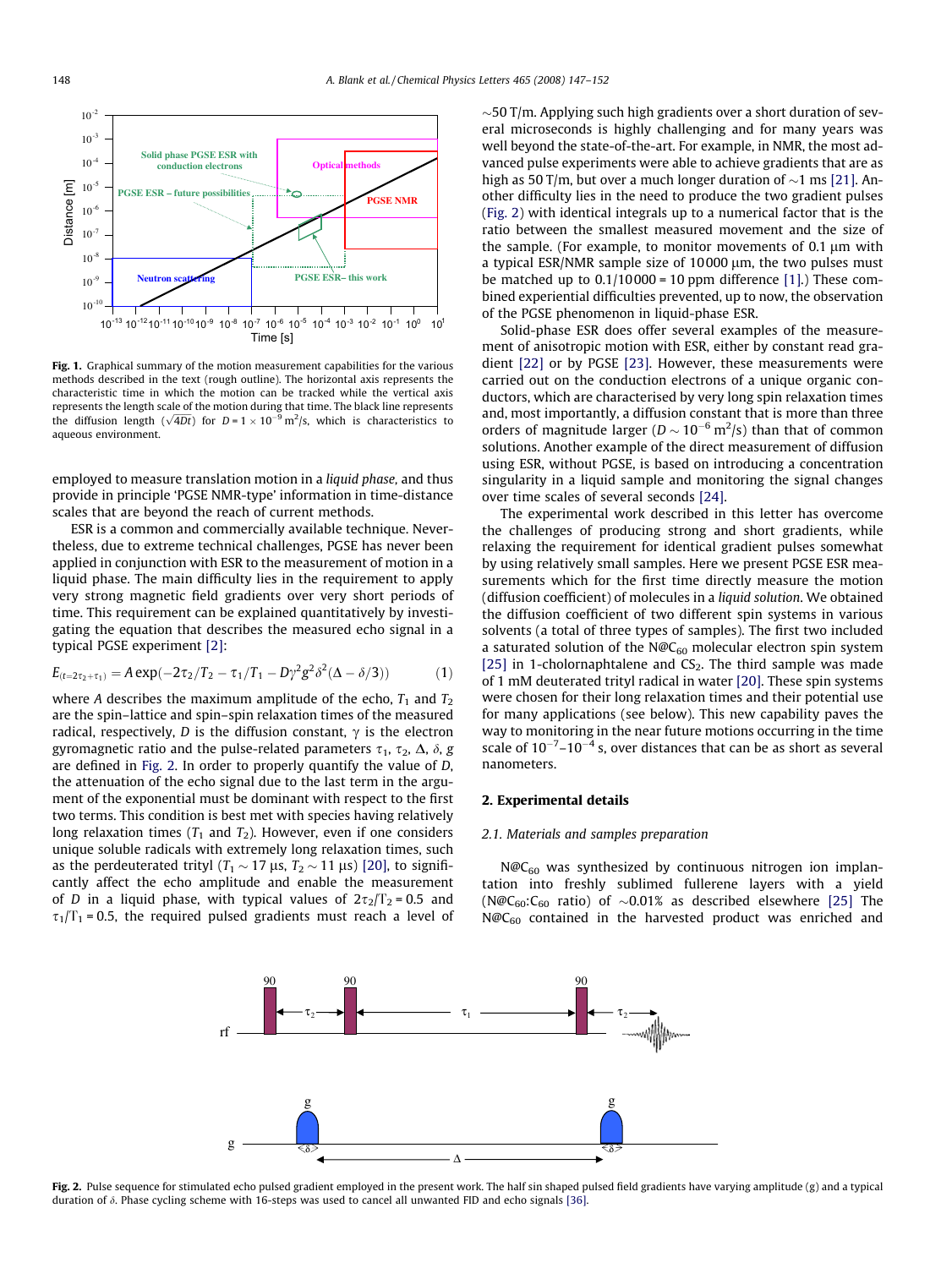purified by multi-step high-pressure liquid chromatography (HPLC) [\[26\]](#page-5-0). Sample purity was checked by UV–vis absorption and analytical HPLC. The fullerene content of the sample is estimated to be better than 99.5%, consisting mostly of diamagnetic species  $C_{60}$  (83.7%), its epoxide  $C_{60}O$  (14.4%), and trace amounts (<0.3%) of  $C_{70}$ . The N@C<sub>60</sub>/C<sub>60</sub> ratio of 1.6(3)% was quantified using analytical HLPC and electron spin resonance as described earlier [\[27\].](#page-5-0)

The enriched  $N@C_{60}$  sample was dissolved in Carbon Disulfide (99.9%–from Spectrum chemicals), which resulted in room temperature saturated solution concentration of  ${\sim}0.15\ \mathrm{mM}$  (for the N@C $_{60}$ ). The solution was then placed in a  ${\sim}$ 0.5-mm i.d. capillary glass tube and evaporated slowly to increase its concentration (up to the level of saturation). N@C<sub>60</sub> in 1-chloronaphthalene was prepared by taking a sample of  $N@C_{60}$  in  $CS_2$ , evaporating the solvent completely and then adding a small amount of 1-chloronaphthalene (90% from ACROS organics) to the tube. Here the saturated solution concentration of N@C<sub>60</sub> was  ${\sim}1.1$  mM. Both N@C<sub>60</sub> samples tubes were sealed under normal atmosphere.

Solid N@C<sub>60</sub> sample with N@C<sub>60</sub>/C<sub>60</sub> ratio of 0.1% was prepared by mixing the enriched  $N@C_{60}$  in CS<sub>2</sub> with pure C<sub>60</sub> solution in the appropriate ratio, and drying the solvent.

The sample of the trityl radical (courtesy of Dr. Wistrand, Nycomed Sweden) was made by preparing a 1 mM solution in distilled water, transferring it to a capillary glass tube and then sealing it in vacuum (after several freeze thaw cycles – to remove excessive  $O_2$ ).

The number of spins in the samples was calculated on the basis of their concentration and the sample volume inside the resonator ( $\sim$ 0.5 mm high) and was found to be  $\sim$ 6  $\times$  10<sup>13</sup>, 9  $\times$  10<sup>12</sup>, and  $9 \times 10^{12}$  for the N@C<sub>60</sub> in 1-chloronaphthalene, CS<sub>2</sub> and the trityl in water, respectively.

## 2.2. Experimental setup

The PGSE ESR experiments and the measurements of the sample's  $T_1$  and  $T_2$  were all carried out with our 'home-built' pulsed ESR imaging system. The block diagram of the experimental system is presented in Fig. 3. The system is constructed from the following main components: (a) a PC that controls the image acquisition process through LabView software (National Instruments); (b) a timing card (PulseBlasterESR-Pro by SpinCore) with 21 TTL outputs, a time resolution of 2.5 ns and a minimum pulse length of 2.5 ns; (c) an 8-bit, two-channels PCI-format digitizer card for raw data acquisition and averaging, with a sampling rate of 500 MHz and averaging capability of up to 0.7 M waveforms/s (AP-235, Acqiris); (d) two PCI analog output cards, each having 8 outputs with 16-bit resolution (PCI-6733, National Instruments) that determine the gradient values; (e) a microwave reference source (HP8672A) with power output of 10 dBm in the 2–18 GHz range; (f) a 'home-built' pulsed microwave bridge containing (g) a 6–18 GHz low-power transceiver and (h) a solid-state power amplifier with 1 W output, 35 dB gain (home made); (i) a highvoltage pre-regulator power supply for the gradient coil drivers (j), which controls the pulsed gradient coils in the imaging probe; (k) a micro-imaging probe.

The micro-imaging probe and its gradient coils are shown in [Fig. 4.](#page-3-0) They are an improved version of the probe described before [\[28\]](#page-5-0) and constitute most of the key components that ultimately enabled the diffusion measurements presented here. At the centre of the probe we find a Rutile (TiO<sub>2</sub>) microwave single ring dielectric resonator with an outer diameter of 2.4 mm, inner diameter of 0.9 mm and a height of 0.5 mm that is fed by a coaxial line. The resonator is placed with the sample at the center of the gradient coils structure. The gradients include a set of x-, y-, and z-gradient coils. The structure of the x-gradient coil is based on a simple Maxwell pair, the coils of the pair are connected in parallel and have a total inductance of 1.1  $\mu$ H, a resistance of 0.5 Ohm, and produce a magnetic gradient of 1.42 T/mA. The y-gradient coil is based on Golay geometry, has a total inductance of  $2.09 \mu H$ , a resistance of 0.55 Ohm, and produces a magnetic gradient of 1.25 T/mA. Both the x- and y-gradient coils are driven by the pulse current drivers. The z-gradient coil is also based on Golay geometry, but with serial connection between the upper and lower parts of the coil and has an efficiency of 1.31 T/mA. Its total inductance is 8.9  $\mu$ H and its resistance is 1.8 Ohm (it was not used in this work). The strength of the gradients was calculated by a 'home made' Matlab software, based on Biot-Savart law. The calculations were verified experimentally (for the x- and y-gradient coils) by applying a constant (DC) 0.1 A of current directly into the gradient coils and measuring the broadening of the  $N@C_{60}$  sample ESR signal in the frequency domain. By knowledge of the size of the sample one can directly calculate from the signal broadening the gradient strength for 1 A of drive current. The shield (shown in [Fig. 4](#page-3-0), made of  $\sim$ 1 µm thick golden foil) acts as a barrier which prevents the microwave from escaping out of the resonator but still enables the low



Fig. 3. Block diagram of the ESR system employed in the present work.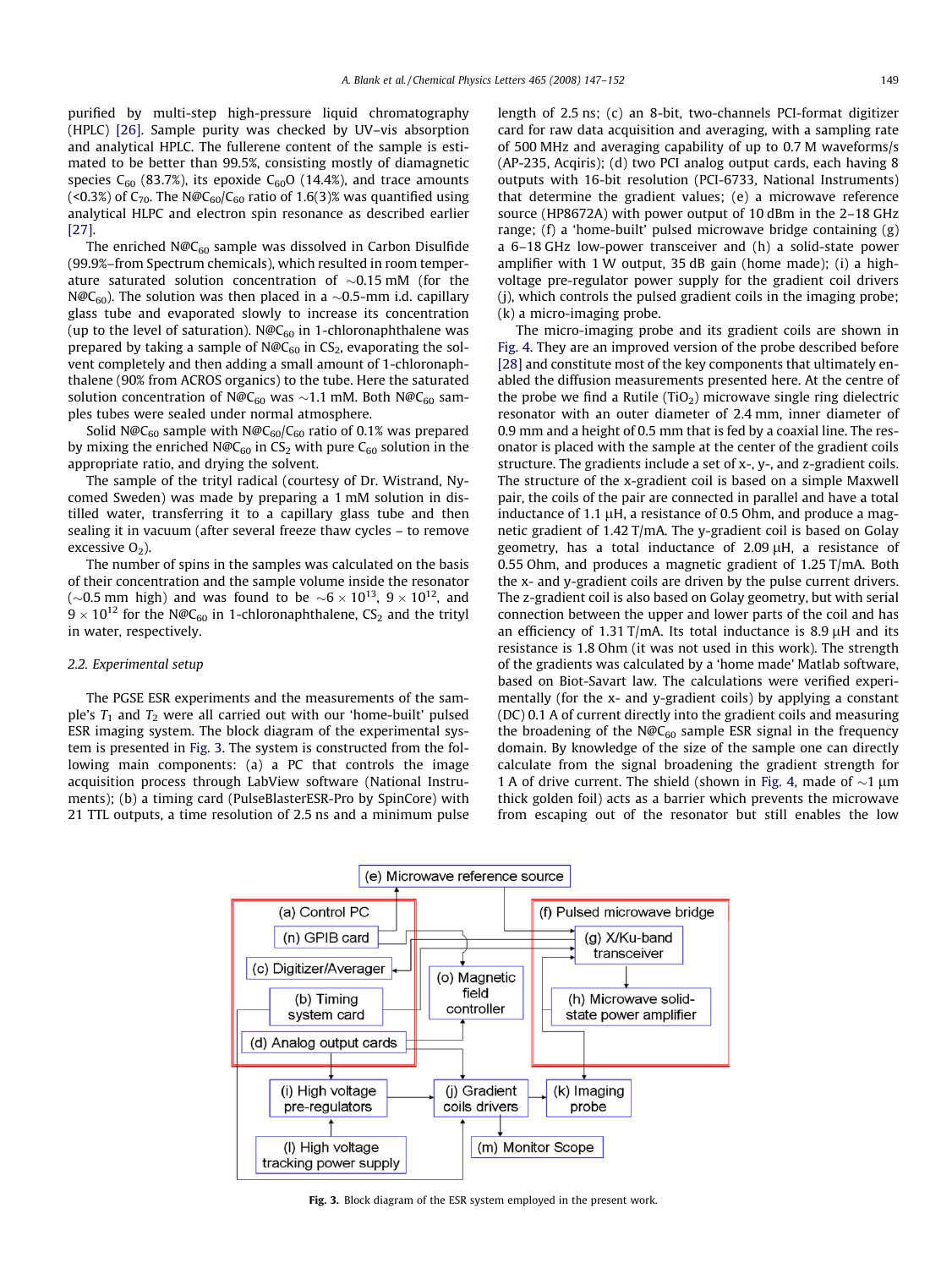<span id="page-3-0"></span>

Fig. 4. ESR micro imaging probe employed in the present work. General view of the probe structure with the tiny resonator taken outside the gradient coil structure (left). Detailed view of the miniature gradient coils set (right).

frequency field generated by the gradient coils to penetrate inside. This enables maintaining a high quality factor for the microwave resonator, while still avoiding eddy currents due to the fast pulsed gradients. In the PGSE experiments, the x-axis coil was used for the main gradient pulses, while the y-axis coil was fed by a small DC current ( $\sim$ 0.02 A). The constant y-gradient adds a small artificial inhomogenous broadening to the signal, without affecting  $T_1$  and  $T<sub>2</sub>$  values. This enables better cancelation of the residual free induction decay (FID) signal from the last pulse (in addition to the use of phase cycling for the FID cancelation). Furthermore, the induced small inhomogenous broadening ( $\sim$ 0.015 mT) results in a more stable signal in our system, which has field stability of  $\sim$ 0.002 mT that is marginal for the measurements of radicals with long  $T_2.$  The effect of this constant y-gradient (g  $\sim$  0.025 T/m) on the echo signal attenuation due to diffusing is negligible (see Eq.  $(1)$ ).

Additional key components that enable the diffusion measurement capability and deserve more attention are the pulsed gradient current drivers. These units are an improved version of the system described in [\[29\]](#page-5-0) that operates by producing short intense current pulses into the gradient coils by means of a capacitor discharge. In our present system the peak current of the drivers can reach an output of 40 A (out of a 620 V source) with short pulses of  $0.5-1$   $\mu$ s. This is a significant improvement over previous efforts where peak currents of only few amps were available for the same or longer pulse durations [\[28,29\]](#page-5-0). The capabilities of the gradient drivers along with the small size and the high efficiency of the gradient coils resulted in maximum available gradient of  $\sim$ 55 T/m for typical duration of  ${\sim}0.8$  µs. All measurements were carried out at a room temperature of  $\sim$  24 °C.

# 2.3.  $T_1$  and  $T_2$  measurements

In order to complement the data regarding our samples we conducted a set of  $T_1$  and  $T_2$  measurements, which yielded the following results: for N@C<sub>60</sub> in 1-chloronaphthalene  $T_1$  and  $T_2$  were found to be 33.3 and 6.4 µs, respectively. For  $N@C_{60}$  in CS<sub>2</sub> the measured values are 91 and 14.3  $\mu$ s, and for trityl in water 16.7 and 5  $\mu$ s. For the solid N@C<sub>60</sub> sample with N@C<sub>60</sub>/C<sub>60</sub> ratio of 0.1% we measured  $T_1$  and  $T_2$  of 80 µs and 2.85 µs. The values of  $T_1$  were calculated from the data obtained during stimulated echo measurements (see [Fig. 2\)](#page-1-0) with a constant  $\tau_2$  and varying values of  $\tau_1$  (via an exponential line fit). The values of  $T_2$  were measured by a simple two pulse Hahn echo sequence with an 8-step phase cycle (CYCLOPS and FID cancelation).

# 3. Results and discussion

### 3.1. Preliminary observations and testing

The system underwent several stages of testing and optimization prior to the actual diffusion measurements. The main challenge, other than the construction of the micro-ESR probe and gradient drivers, was to reduce to a minimum the residual magnetic fields that follow such intense and short gradient pulses. The use of a miniature dielectric (non-metallic) resonator greatly attenuates these transient effects. Furthermore it also increases significantly the signal from such small sub-micro-litre samples [\[30\]](#page-5-0) (leading to less stringent requirements for the identity of the pair of gradient pulses – as discussed above). However, these measures do not solve all the problems; there are still some residual fields that are caused by the current in the gradient coil itself as well as by transient 'eddy currents' in the auxiliary gradient coils of the probe (Fig. 4). The residual current after each pulse in the x gradient coil (Fig. 5) was minimized through the design of the electronic driver circuit and by minimizing the inductance of this coil and reducing the capacitance of the transmission line. Other transient magnetic fields at the position of the sample were found to be



Fig. 5. Recording of a typical current drive during the pulsed field gradient. The duration of the pulse is  $\sim$  0.8  $\mu$ s. The insert shows the relatively fast decay and pulse behaviour in the trailing edge.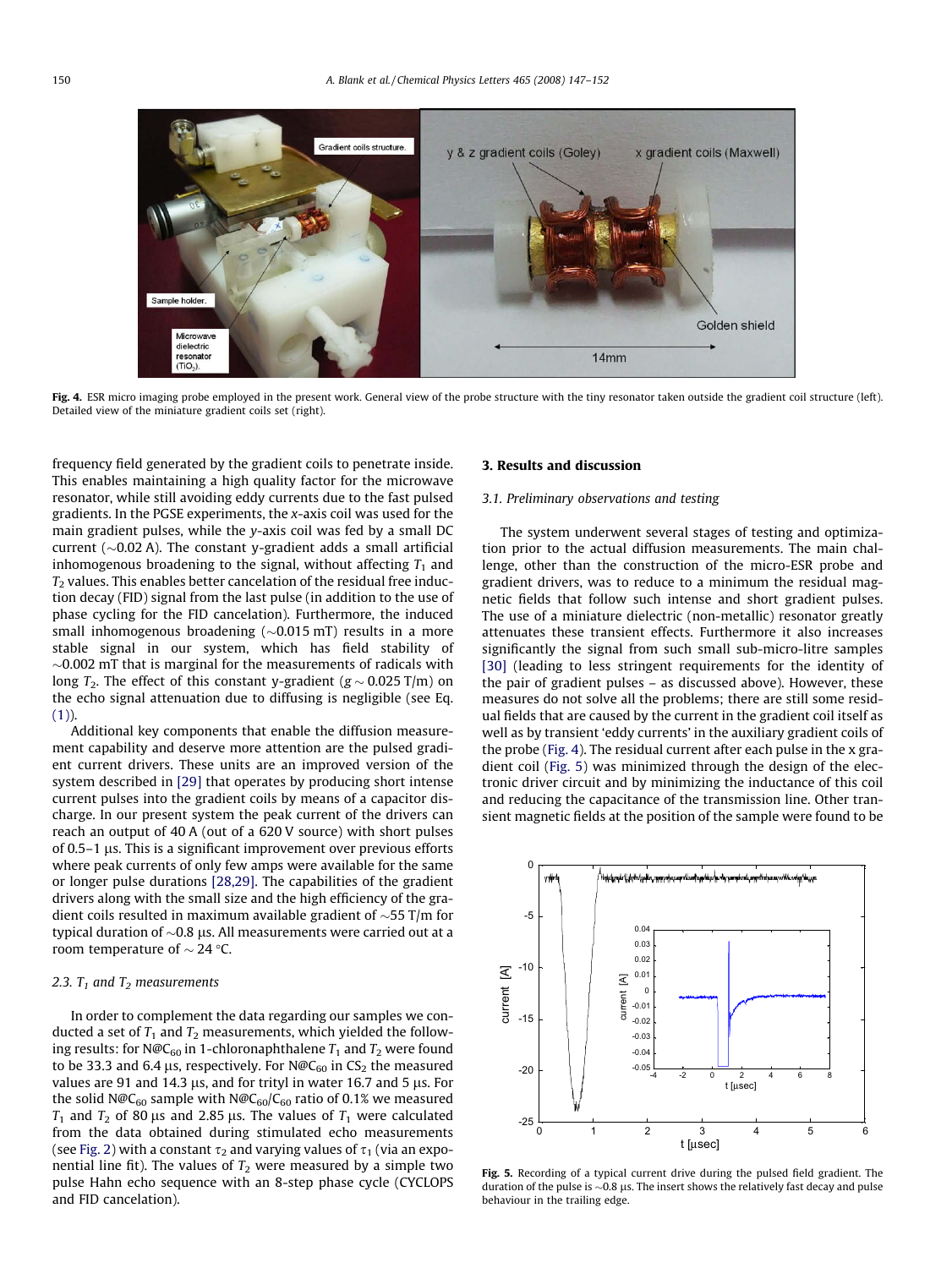<span id="page-4-0"></span>generated by residual currents in the auxiliary y-gradient coil. In order to measure the overall effect of all unwanted transient magnetic fields, the stimulated echo magnitude was monitored with and without gradient pulses. Ideally, when the diffusion effect is negligible, the same echo signal magnitude should be obtainable with and without the gradients (complete 'signal reconstruction'). In practice, however, this is not the case and the level of 'signal reconstruction' depends on various parameters such as the values of  $\tau_1$  and  $\tau_2$  in the pulse sequence, strength and duration of gradients, and sample dimensions. In the present setup we employed two types of samples to test this signal reconstruction efficiency: a sample of  $N@C_{60}$  in 1-chloronaphthalene, which is very viscous, and a solid N@C<sub>60</sub> sample with N@C<sub>60</sub>/C<sub>60</sub> ratio of 0.1%. As an example for the results of these tests, with typical values of  $\tau_2$  = 2.5 µs and  $\tau_1$  = 40 µs, when using a 30 T/m gradient pulse that is  $0.8 \mu s$  long, about  $62\%$  and  $64\%$  of the echo signal was reconstructed for the viscous liquid and solid samples, respectively. When the gradient peak value was increased to 50 T/m (while keeping all other parameters constant), only about 14% and 15% of the echo signal was reconstructed for the liquid and solid samples, respectively. (It should be noted that under these conditions, the contribution from diffusion in the viscous liquid sample to echo decay is very small and should reduce its magnitude to a level that is to the most  $\sim$ 90% of the full echo amplitude – see below.) These figures are not ideal but were more than enough to perform our measurements, when properly taken into consideration.

#### 3.2. Experimental results

Two types of measurements were carried out in the present work. In the first, the stimulated echo was recorded for constant  $\tau_2$  and varying values of  $\tau_1$  [\(Fig. 2\)](#page-1-0). In such a measurement the ratio of the stimulated echo signal with gradient pulses to that without gradients represents the combined effect of the residual transient magnetic fields and the diffusion-related signal decay. The effect of signal decay due to the residual transient magnetic fields was found to be the same for all values of  $\tau_1$  (for constant  $\tau_2$ ) and thus could be compensated by simple normalization. In contrast to that, the effect of diffusion on signal decay should increase as  $\tau_1$  is increased, making it possible to evaluate the diffusion coefficient in a straightforward manner, based on Eq. [\(1\).](#page-1-0) The results of this type of measurement, carried out with  $\tau_2$  = 2.5 µs and a peak gradient of 30 T/m, are shown in Fig. 6a. The theoretical graphs for both  $N@C_{60}$ samples were plotted without any fitting, simply by using Eq. [\(1\)](#page-1-0) with the diffusion coefficients  $D_{\text{N@C}_{60}}$  in  $\text{cs}_2 = 1.22 \times 10^9 \text{m}^2 \text{s}^{-1}$ , and  $D_{\mathsf{N@C_{60}}}$  in 1-chloro  $= 1.41 \times 10^9 \mathrm{m^2 s^{-1}}.$  These values for  $D$  are based on the Stokes–Einstein (SE) relation for the diffusion of spheres in fluids:'

$$
D = \frac{k_{\rm B}T}{6\pi\eta r} \tag{2}
$$

where  $k_B$  is Boltzmann constant, T is the temperature,  $\eta$  is the viscosity and  $r$  is the molecular radius. Parameters used for the calculations of D are a  $C_{60}$  molecular radius of 0.51 nm [\[31\],](#page-5-0) and a viscosity of 1-chloronaphthalene and  $CS_2$  of 3.02 mPa s [\[32\]](#page-5-0) and 0.35 mPa s [\[33\],](#page-5-0) respectively. It is evident from the results of Fig. 6a that the SE relation provides a very good description of this molecule's motion. Other previous experiment of relevance using neutron scattering found  $D_{C_{60}}$  in  $_{C_{2}}$  = 1.04  $\times$  10<sup>-9</sup> m<sup>2</sup> s<sup>-1</sup> (at 293 K) [\[34\],](#page-5-0) which is a bit smaller than the value predicted by the SE relation (1.22  $\times$  10 $^{-9}$  m $^2$  s $^{-1}$ ). Measurements of C<sub>60</sub> in benzene employing PGSE NMR found  $D_{C_{60}}$  in benzene = 0.83  $\times$  10<sup>-9</sup> m<sup>2</sup> s<sup>-1</sup> [\[31\]](#page-5-0), which is a bit larger than the SE prediction for that solvent  $(0.67 \times 10^{-9} \,\mathrm{m^2\,s^{-1}})$  [\[31\]](#page-5-0). In the case of the trityl water solution, the theoretical graph represents a linear regression fitting that re-



Fig. 6. (a) Stejskal-Tanner plot of the stimulated echo's ln magnitude as a function of the factor  $q = \gamma^2 g^2 \delta^2 (\Delta - \delta/3)$  for N@C<sub>60</sub> in 1-chloronaphthalene ( $\diamond$ ) and CS<sub>2</sub> ( $\Delta$ ) and for trityl in water (o). The values of q were varied by changing  $\tau_1$  in the pulse sequence and were calculated on the basis of the true integral of the half-sine gradient pulse. (b) Similar plot as (a) but for  $N@C_{60}$  in CS<sub>2</sub> where in this experiment the values of  $q$  were varied by changing the amplitude of the peak g value while keeping all other parameters of the pulse sequence constant.

sulted in the measured  $D_{\text{trityl in H}_2O} = 6.51 \times 10^{-10} \text{m}^2 \text{ s}^{-1}$ . No prior data was found for the diffusion constant of trityl in water, but it is reasonable based on molecular size and solvent properties.

The second type of measurement employed fixed values of  $\tau_1$ and  $\tau_2$  with varying gradient magnitude. In this type of experiment, the sample is subjected to increasing pulsed-gradient values, leading to increased signal decay due to the effects of diffusion and the unwanted effects of the residual transient fields. In order to eliminate the unwanted contributions to the echo decay, we considered the results of the 1-chloronaphthalene sample (where the predicted diffusion decay is small) as a reference and used them to normalize the measurements of the  $N@C_{60}$  in  $CS<sub>2</sub>$  sample. The results of this type of measurement, for  $\tau_2$  = 2.5 µs,  $\tau_1$  = 40 µs and gradient values of up to 50 T/m, are shown in Fig. 6b. The theoretical graph was plotted using Eq. [\(1\)](#page-1-0) with the same diffusion coefficient as in Fig. 6a.

#### 3.3. Discussion

The results presented here clearly demonstrate that PGSE can be applied in conjunction with the ESR technique to the direct